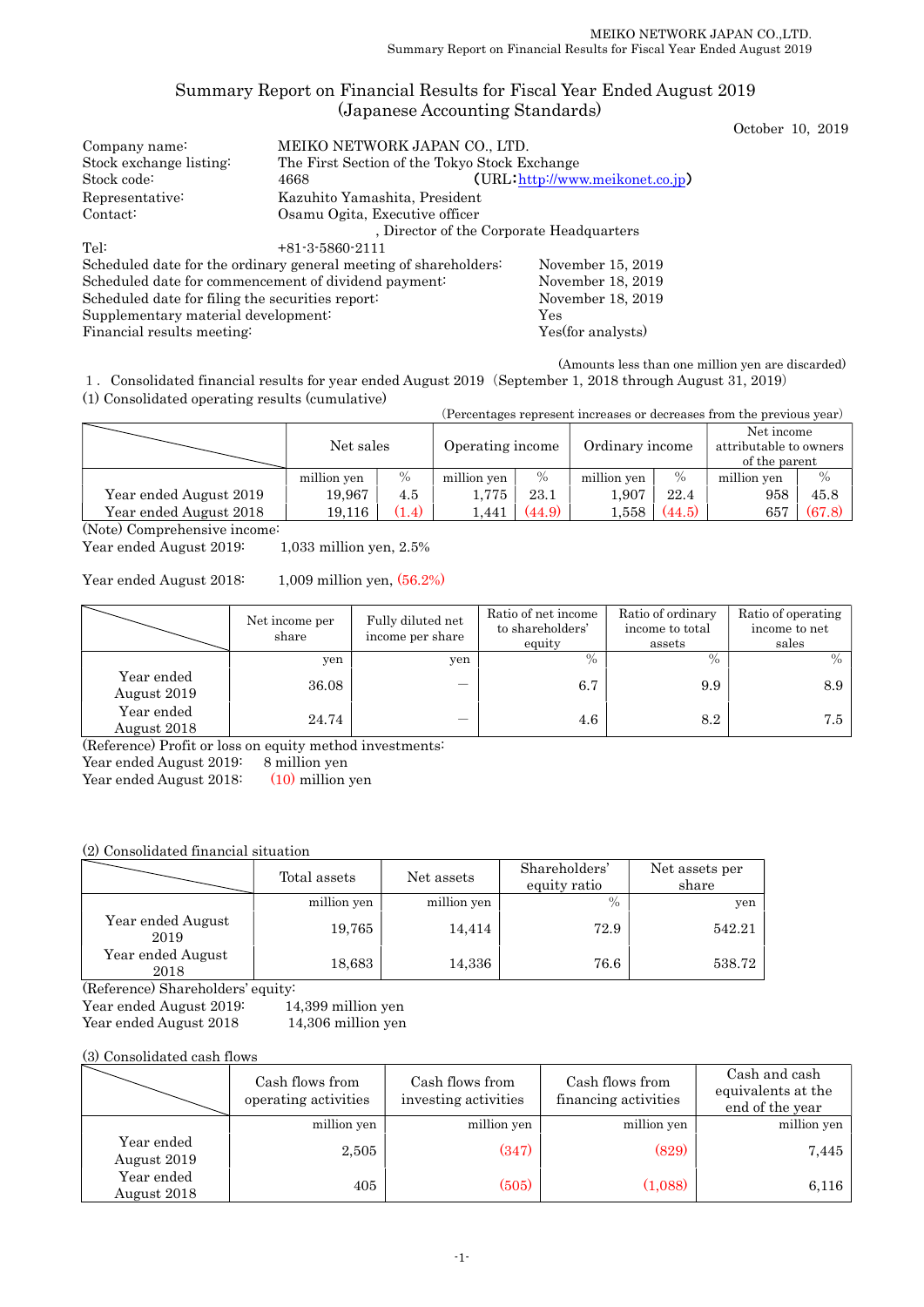## 2.Dividends

|                                          | Dividends per share                                                                                                                |       |        |                                      |                                |                                              |       | Ratio of |
|------------------------------------------|------------------------------------------------------------------------------------------------------------------------------------|-------|--------|--------------------------------------|--------------------------------|----------------------------------------------|-------|----------|
|                                          | End of<br>End of<br>End of<br>End of<br>the<br>the<br>the first<br>the<br>third<br>second<br>quarter<br>term<br>quarter<br>quarter |       | annual | Total<br>dividends<br>(for the year) | Payout ratio<br>(consolidated) | dividends to<br>net assets<br>(consolidated) |       |          |
|                                          | yen                                                                                                                                | yen   | yen    | yen                                  | yen                            | million yen                                  | $\%$  | $\%$     |
| Year ended<br>August 2018                | $\overline{\phantom{m}}$                                                                                                           | 21.00 |        | 21.00                                | 42.00                          | 1,115                                        | 169.8 | 7.8      |
| Year ended<br>August 2019                |                                                                                                                                    | 15.00 | —      | 15.00                                | 30.00                          | 796                                          | 83.1  | 5.6      |
| Year ending<br>August 2020<br>(estimate) | $\qquad \qquad \longleftarrow$                                                                                                     | 15.00 | —      | 15.00                                | 30.00                          |                                              | 94.8  |          |

3.Forecast of consolidated financial results for fiscal year ending August 2020 (September 1, 2019 through August 31, 2020) (Percentages represent increases or decreases from the previous year for the full-year figures.)

|                                   | Net sales   |      | Operating income |        | Ordinary income |        | Net income<br>attributable to<br>owners of the parent |               | $\alpha$ or original control into the capture of a correction of the set of the $\beta$ and $\alpha$ in $\beta$ and $\alpha$ in $\beta$<br>Net income<br>per share |
|-----------------------------------|-------------|------|------------------|--------|-----------------|--------|-------------------------------------------------------|---------------|--------------------------------------------------------------------------------------------------------------------------------------------------------------------|
|                                   | million yen | $\%$ | million yen      | $\%$   | million yen     | $\%$   | million yen                                           | $\frac{0}{0}$ | yen                                                                                                                                                                |
| Second<br>quarter<br>(cumulative) | 10,600      | 5.0  | 1,070            | (30.8) | 1,130           | (29.7) | 590                                                   | (39.3)        | 22.22                                                                                                                                                              |
| Full-year                         | 21,000      | 5.2  | 1,570            | (11.6) | 1,690           | (11.4) | 840                                                   | (12.3)        | 31.63                                                                                                                                                              |

(Notes)

(1) Changes of important subsidiaries during the period

(changes of specific subsidiaries in accordance with changes in the scope of consolidation): None

(2) Changes in accounting policies and changes or restatement of accounting estimates

| (i) Changes in accounting policies caused by revision of accounting standards: | None |
|--------------------------------------------------------------------------------|------|
| $(i)$ Changes in accounting policies other than $(i)$ :                        | None |
| (iii) Changes in accounting estimates:                                         | None |
| (iv) Restatement:                                                              | None |

## (3) Number of outstanding issues (common stock)

(ⅰ) Number of outstanding shares at the end of the period (including treasury stock)

Year ended August 2019: 27,803,600 shares

Year ended August 2018: 27,803,600 shares

(ⅱ) Number of shares of treasury stock at the end of the period:

Year ended August 2019: 1,246,574 shares

Year ended August 2018: 1,246,573 shares

(ⅲ) Average number of shares during the period (accumulated consolidated quarter)

Year ended August 2019: 26,557,026 shares

Year ended August 2018: 26,557,027 shares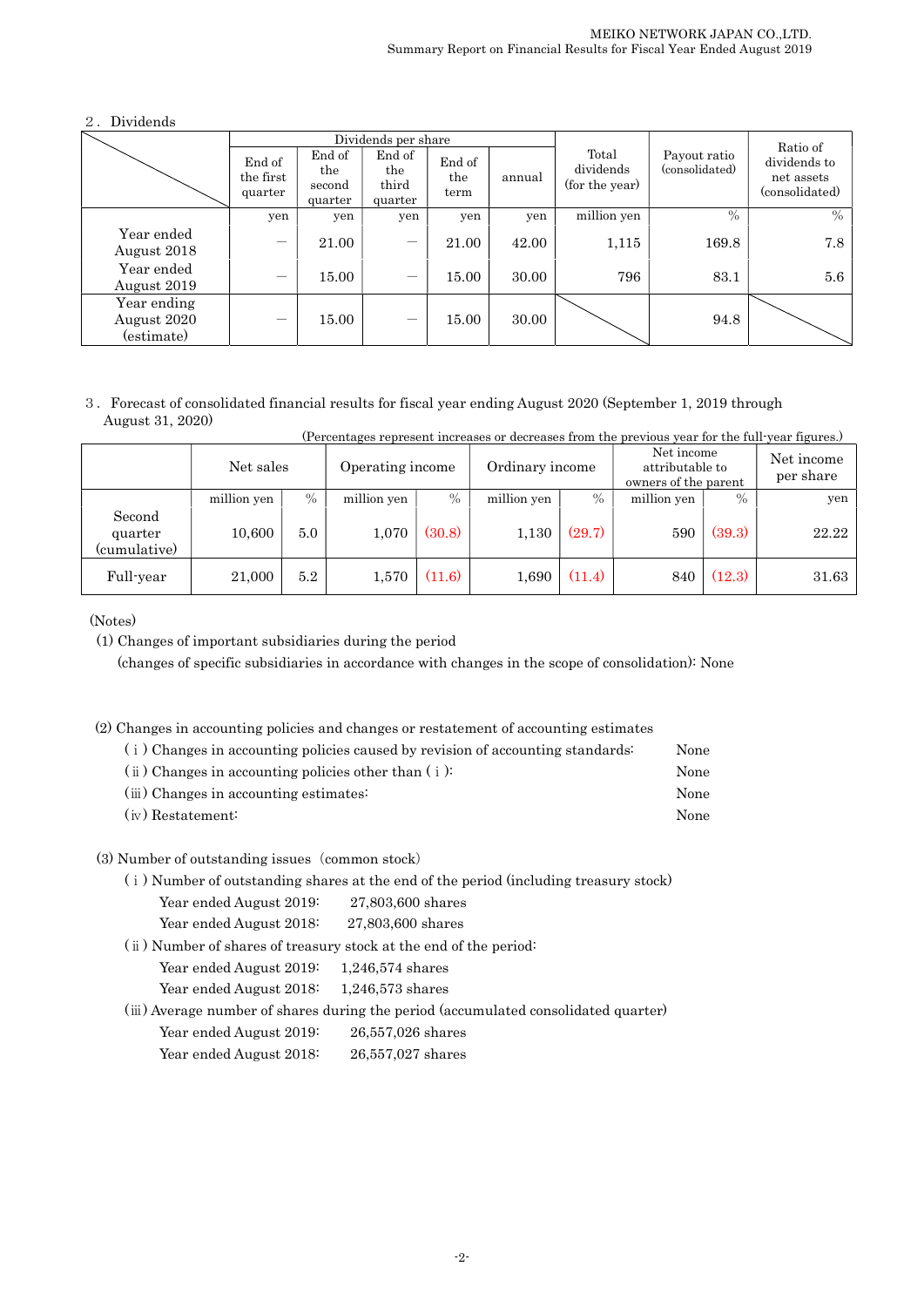(Reference) Overview of non-consolidated financial results

| 1. Non-consolidated financial results for fiscal year ended August 2019 (September 1, 2018 through August 31, 2019) |                                                                       |
|---------------------------------------------------------------------------------------------------------------------|-----------------------------------------------------------------------|
| (1) Non-consolidated operating results                                                                              | (Percentages represent increases or decreases from the previous year) |

|                           |             |       | $\mathcal{L}$ or operating the result of the compact of the compact that the set of the set $\mathcal{L}$ |        |                 |        |             |        |  |
|---------------------------|-------------|-------|-----------------------------------------------------------------------------------------------------------|--------|-----------------|--------|-------------|--------|--|
|                           | Net sales   |       | Operating income                                                                                          |        | Ordinary income |        | Net income  |        |  |
|                           | million yen | $\%$  | million yen                                                                                               | $\%$   | million yen     | $\%$   | million yen |        |  |
| Year ended<br>August 2019 | 12,893      | (0.8) | $1.556\,$                                                                                                 | 42.9   | 1.525           | 25.5   | 891         | 32.4   |  |
| Year ended<br>August 2018 | 12,993      | (4.9) | 1.088                                                                                                     | (52.6) | 1.216           | (50.8) | 673         | (65.6) |  |

|                           | Net income per<br>share | Fully diluted net<br>income per share |
|---------------------------|-------------------------|---------------------------------------|
|                           | yen                     | ven                                   |
| Year ended<br>August 2019 | 33.55                   |                                       |
| Year ended<br>August 2018 | 25.35                   |                                       |

## (2) Non-consolidated financial situation

|                           | Total assets | Net assets  | Shareholders' equity<br>ratio | Net assets<br>per share |
|---------------------------|--------------|-------------|-------------------------------|-------------------------|
|                           | million yen  | million yen | $\%$                          | yen                     |
| Year ended<br>August 2019 | 16,450       | 14,007      | 85.2                          | 527.46                  |
| Year ended<br>August 2018 | 15,905       | 13,979      | 87.9                          | 526.38                  |

(Reference) Shareholders' equity:

Year ended August 2019: 14,007 million yen

Year ended August 2018: 13,979 million yen

## ※ This financial summary falls outside the scope of audit procedures.

## ※ Explanation of the appropriate use of the forecasts of financial results, and other noteworthy matters

Forward-looking statements in the document, such as earnings forecasts, are based on the information currently available and certain assumptions that the company thinks reasonable. Actual results may differ remarkably from the statements due to variety of different factors.

We're going to hold a financial results meeting to Analysts on October 10th, 2019. The materials of the financial results meeting will be posted on our company's homepage after the meeting.

### (About change of money unit)

The amounts of items and other matters listed in the Company's consolidated financial statements have been stated in thousands of yen, but from the first quarter of the fiscal year ended August 2019, we changed it to be stated in million yen unit.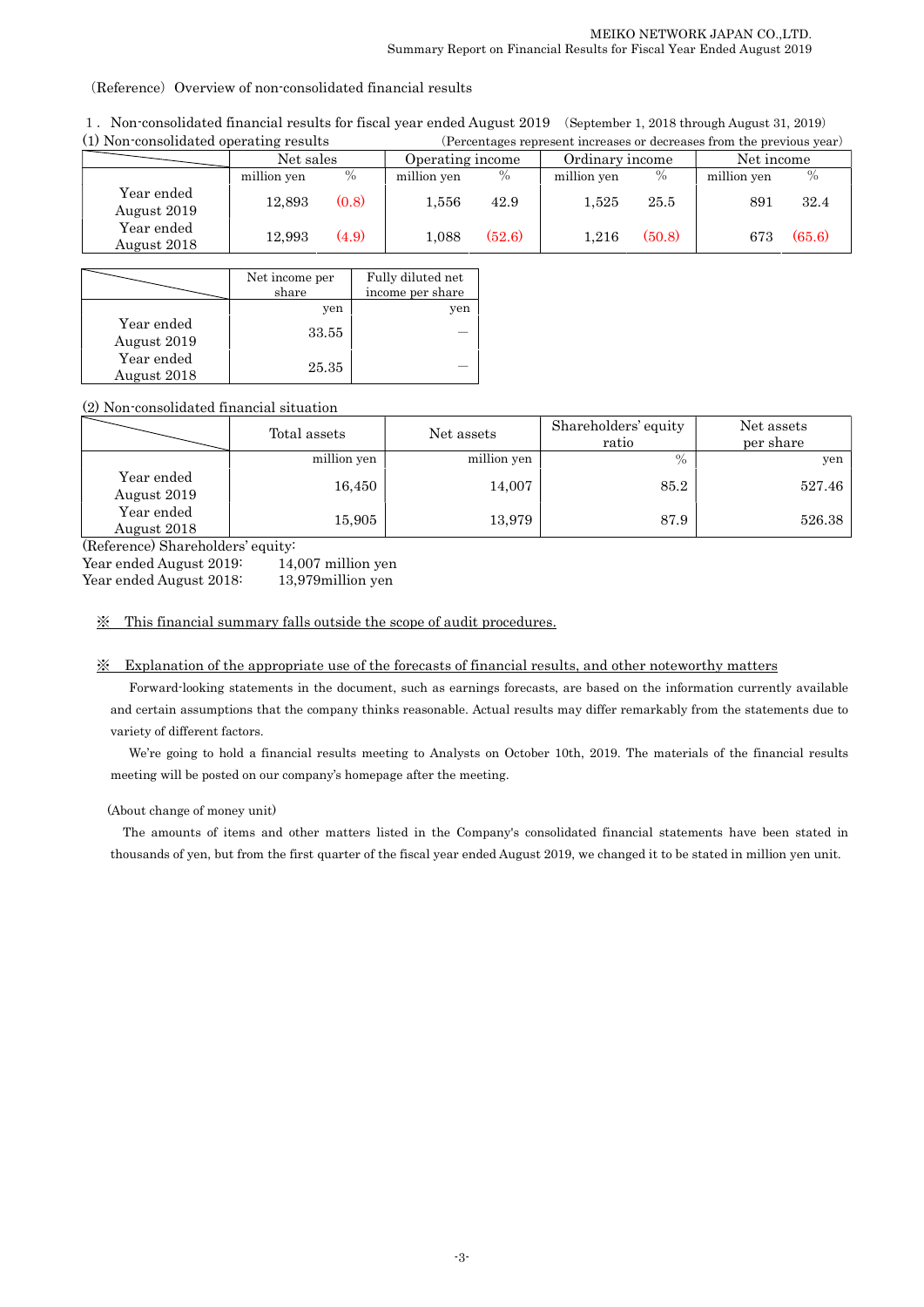| Term                                                                                |                      | 34th term                                    | 35th term                                    |                                     |          |  |
|-------------------------------------------------------------------------------------|----------------------|----------------------------------------------|----------------------------------------------|-------------------------------------|----------|--|
|                                                                                     |                      | From September 1, 2017<br>to August 31, 2018 | From September 1, 2018<br>To August 31, 2019 |                                     |          |  |
| <b>Fiscal Period</b>                                                                | Operating<br>results | Same period<br>the previous<br>year          | Operating<br>results                         | Same period<br>the previous<br>year |          |  |
| Number of Meiko Gijuku directly operated schools                                    |                      | 233                                          |                                              | 221                                 | (12)     |  |
| Number of Meiko Gijuku directly operated schools<br>(MAXIS)                         |                      | 93                                           | (2)                                          | 92                                  | (1)      |  |
| Number of Meiko Gijuku directly operated schools<br>(K.Line)                        |                      | 42                                           | $+42$                                        | 41                                  | (1)      |  |
| Number of Meiko Gijuku directly operated schools<br>(K.M.G)                         |                      |                                              |                                              | 43                                  | $+43$    |  |
| Number of Meiko Gijuku directly operated schools                                    |                      | 368                                          | $+40$                                        | 397                                 | $+29$    |  |
| Number of Meiko Gijuku franchised schools                                           |                      | 1,661                                        | (85)                                         | 1,540                               | (121)    |  |
| Total number of Meiko Gijuku schools                                                |                      | 2,029                                        | (45)                                         | 1,937                               | (92)     |  |
| Number of registered students<br>of Meiko Gijuku directly operated schools          |                      | 15,942                                       | (1,170)                                      | 15,572                              | (370)    |  |
| Number of registered students<br>of Meiko Gijuku directly operated schools (MAXIS)  |                      | 6,552                                        | (110)                                        | 6,821                               | $+269$   |  |
| Number of registered students<br>of Meiko Gijuku directly operated schools (K.Line) |                      | 2,765                                        | $+2,765$                                     | 2,734                               | (31)     |  |
| Number of registered students<br>of Meiko Gijuku directly operated schools (K.M.G)  |                      |                                              |                                              | 2,303                               | $+2,303$ |  |
| Number of registered students<br>of Meiko Gijuku directly operated schools          |                      | 25,259                                       | $+1,485$                                     | 27,430                              | $+2,171$ |  |
| Number of registered students<br>of Meiko Gijuku franchised schools                 |                      | 91,115                                       | (10, 330)                                    | 85,651                              | (5, 464) |  |
| Total number of registered students<br>of Meiko Gijuku schools                      |                      | 116,374                                      | (8, 845)                                     | 113,081                             | (3,293)  |  |
| Sales from Meiko Gijuku directly operated schools                                   | (million yen)        | 9,530                                        | (116)                                        | 10,639                              | $+1,108$ |  |
| Sales from Meiko Gijuku franchised schools $\frac{1}{2}$ 1                          | (million yen)        | 5,242                                        | (344)                                        | 5,035                               | (206)    |  |
| Sales from Supplemental education                                                   | (million yen)        | 443                                          | (129)                                        | 371                                 | (72)     |  |
| Sales from others                                                                   | (million yen)        | 3,899                                        | $+323$                                       | 3,921                               | $+21$    |  |
| <b>Total Sales</b>                                                                  | (million yen)        | 19,116                                       | (266)                                        | 19,967                              | $+851$   |  |
| Sales from Meiko Gijuku directly operated schools                                   | (million yen)        | 9,530                                        | (116)                                        | 10,639                              | $+1,108$ |  |
| System-wide sales from Meiko Gijuku<br>franchised schools                           | (million yen)        | 32,106                                       | (2,025)                                      | 29,771                              | (2,335)  |  |
| Total system wide sales from Meiko Gijuku schools $\divideontimes 2$                | (million yen)        | 41,637                                       | (2,141)                                      | 40,410                              | (1,226)  |  |

(Reference) Trend of numbers of Meiko Gijuku schools and registered students and system-wide sales

※ 1 Sales from Meiko Gijuku franchised schools represent royalty revenues and sales of products.

 2 Total system-wide sales from Meiko Gijuku schools represent the sum of total sales of Meiko Gijuku directly operated schools, including tuition, materials fees, and examination fees, and the total sales of Meiko Gijuku franchised schools, including tuition. Materials fees, and examination fees of franchised schools are excluded.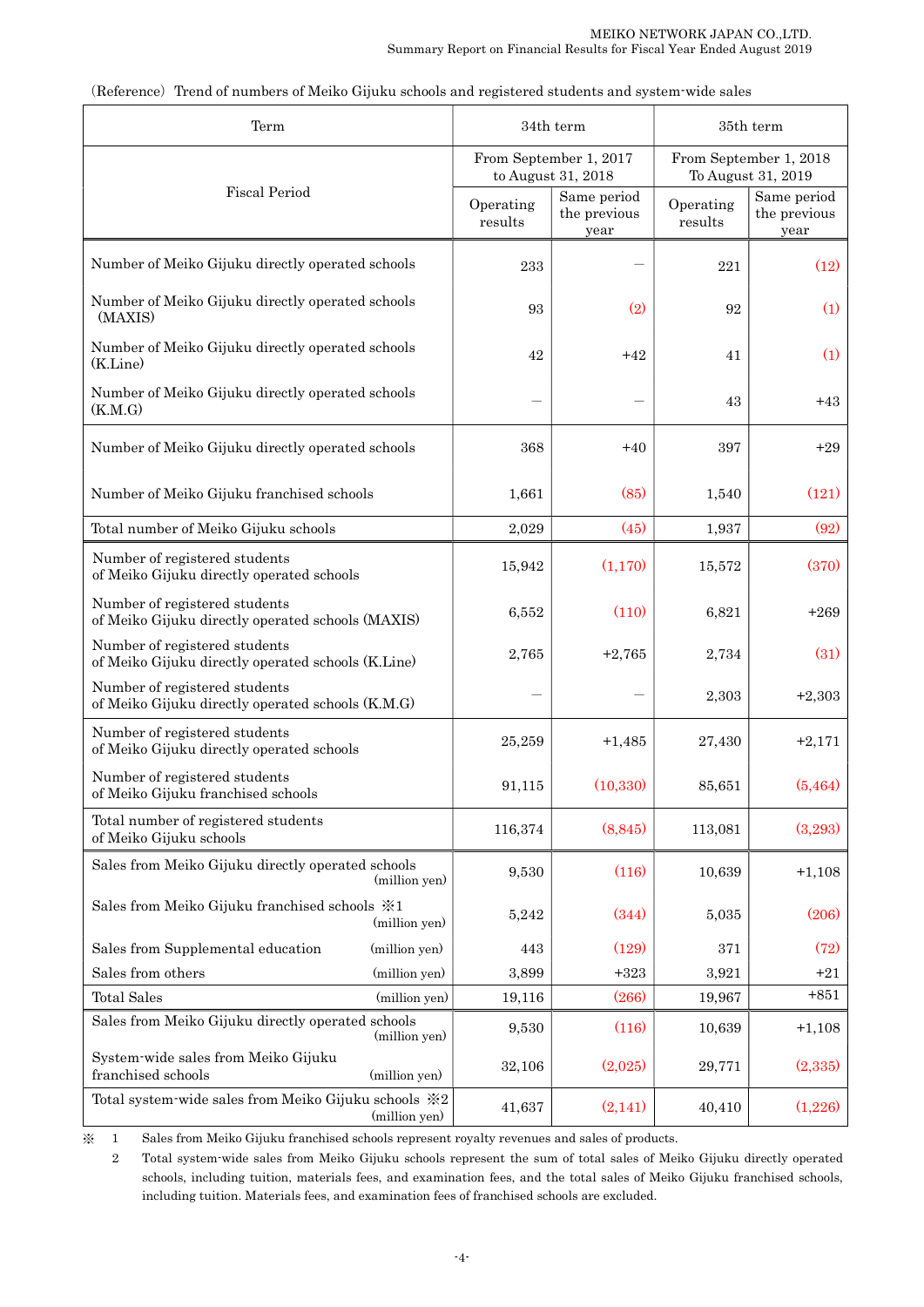#### Consolidated financial statements

(1) Consolidated balance sheets

| Consondated balance sheets                                               |                            | (Million yen)              |
|--------------------------------------------------------------------------|----------------------------|----------------------------|
|                                                                          | Year ended August 31, 2018 | Year ended August 31, 2019 |
| Assets                                                                   |                            |                            |
| Current assets<br>Cash and deposits                                      | 6,508                      | 7,495                      |
| Accounts receivable - trade                                              | 1,286                      | 1,294                      |
| Securities                                                               | 200                        | 200                        |
| Merchandise                                                              | 369                        | 391                        |
| Work in process                                                          | 11                         | 14                         |
| Supplies                                                                 | 11                         | 12                         |
| Advance payments - trade                                                 | 107                        | 21                         |
| Prepaid expenses<br>Other                                                | 263<br>269                 | 280<br>124                 |
| Allowance for doubtful accounts                                          | (67)                       | (100)                      |
| Total current assets                                                     | 8,959                      | 9,734                      |
| Non-current assets                                                       |                            |                            |
| Property, plant and equipment                                            |                            |                            |
| Buildings and structures                                                 | 1,397                      | 1,537                      |
| Accumulated depreciation                                                 | (769)                      | (821)                      |
| Buildings and structures, net                                            | 627                        | 715                        |
| Tools, furniture and fixtures                                            | 365                        | 372                        |
| Accumulated depreciation<br>Tools, furniture and fixtures, net           | (304)<br>60                | (313)<br>59                |
| Land                                                                     | 446                        | 446                        |
| Total property, plant and equipment                                      | 1,134                      | 1,220                      |
| Intangible assets                                                        |                            |                            |
| Goodwill                                                                 | 3,251                      | 3,046                      |
| Software                                                                 | 178                        | 133                        |
| Software in progress                                                     | ÷                          | 125                        |
| Telephone subscription right                                             | 6                          | 5                          |
| Total intangible assets                                                  | 3.436                      | 3,311                      |
| Investments and other assets<br>Investment securities                    | 3,724                      | 4,075                      |
| Long-term loans receivable from subsidiaries and associates              | 20                         |                            |
| Long-term prepaid expenses                                               | 85                         | 68                         |
| Deferred tax assets                                                      | 148                        | 138                        |
| Leasehold and guarantee deposits                                         | 937                        | 978                        |
| Long-term time deposits                                                  | 200                        | 200                        |
| Other                                                                    | 36                         | 36                         |
| Total investments and other assets                                       | 5,152                      | 5,497                      |
| Total non-current assets                                                 | 9,723                      | 10,030                     |
| Total assets<br>Liabilities                                              | 18,683                     | 19,765                     |
| Current liabilities                                                      |                            |                            |
| Accounts payable trade                                                   | 184                        | 199                        |
| Short-term loans payable                                                 | 70                         | 132                        |
| Accounts payable - other                                                 | 145                        | 146                        |
| Accrued expenses                                                         | 1,018                      | 1,209                      |
| Income taxes payable                                                     | 209                        | 618                        |
| Accrued consumption taxes                                                | 68                         | 179                        |
| Advances received                                                        | 1,379                      | 1,480                      |
| Deposits received<br>Provision for bonuses                               | 83<br>350                  | 124<br>352                 |
| Provision for sales returns                                              | 29                         | 28                         |
| Other                                                                    | 23                         | 35                         |
| Total current liabilities                                                | 3,563                      | 4,506                      |
| Non-current liabilities                                                  |                            |                            |
| Long-term loans payable                                                  |                            | 64                         |
| Retirement benefit liability                                             | 72                         | 94                         |
| Long-term accounts payable-other to employees                            | 130                        | 111                        |
| Long-term accounts payable-other to officers<br>Deferred tax liabilities | 176                        | 117                        |
| Asset retirement obligations                                             | 111<br>273                 | 136<br>300                 |
| Long-term guarantee deposited                                            | 17                         | 17                         |
| Other                                                                    | $\overline{0}$             |                            |
| Total non-current liabilities                                            | 782                        | 843                        |
| Total liabilities                                                        | 4,346                      | 5,350                      |
| Net assets                                                               |                            |                            |
| Shareholders' equity                                                     |                            |                            |
| Capital stock                                                            | 972                        | 972                        |
| Capital surplus                                                          | 909                        | 909                        |
| Retained earnings                                                        | 13,315<br>(1643)           | 13,317<br>(1643)           |
| Treasury shares<br>Total shareholders' equity                            | 13,554                     | 13,556                     |
| Accumulated other comprehensive income                                   |                            |                            |
| Valuation difference on available for sale securities                    | 738                        | 830                        |
| Foreign currency translation adjustment                                  | 14                         | 12                         |
| Total accumulated other comprehensive income                             | 752                        | 843                        |
| Non-controlling interests                                                | 30                         | 15                         |
| Total net assets                                                         | 14,336                     | 14,414                     |
| Total liabilities and net assets                                         | 18,683                     | 19,765                     |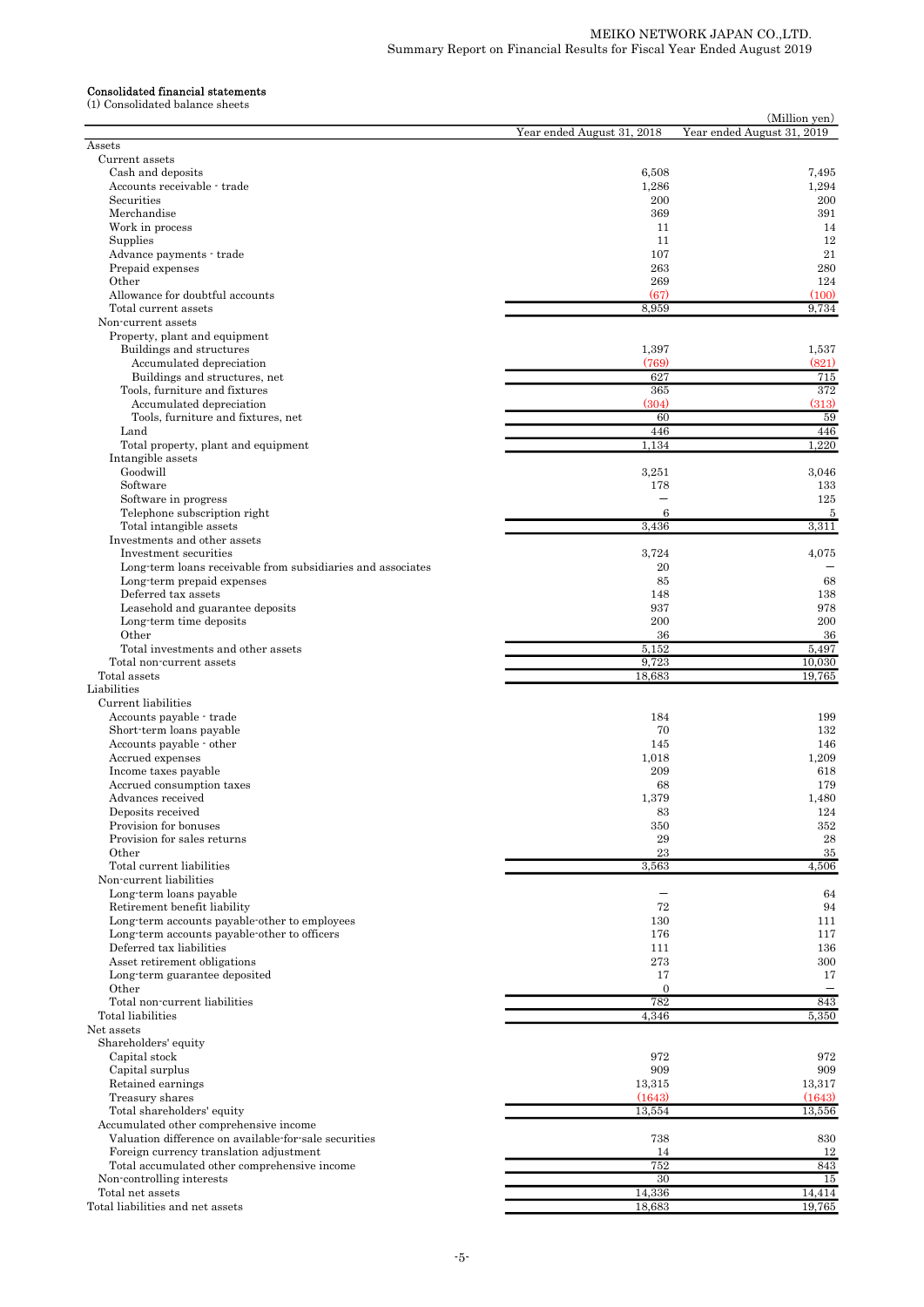(2-1)Consolidated statements of income

|                                                               | (Million yen)              |                            |  |  |  |  |
|---------------------------------------------------------------|----------------------------|----------------------------|--|--|--|--|
|                                                               | Year ended August 31, 2018 | Year ended August 31, 2019 |  |  |  |  |
| Net sales                                                     | 19,116                     | 19,967                     |  |  |  |  |
| Cost of sales                                                 | 13,020                     | 13,744                     |  |  |  |  |
| Gross profit                                                  | 6,096                      | 6,222                      |  |  |  |  |
| Selling, general and administrative expenses                  |                            |                            |  |  |  |  |
| Advertising expenses                                          | 446                        | 509                        |  |  |  |  |
| Promotion expenses                                            | 1,597                      | 1,138                      |  |  |  |  |
| Provision of allowance for doubtful accounts                  | 21                         | 61                         |  |  |  |  |
| Bad debts expenses                                            | $\Omega$                   |                            |  |  |  |  |
| Remuneration for directors (and other officers)               | 360                        | 335                        |  |  |  |  |
| Salaries and allowances                                       | 367                        | 396                        |  |  |  |  |
| <b>Bonuses</b>                                                | 43                         | 43                         |  |  |  |  |
| Provision for bonuses                                         | 42                         | 42                         |  |  |  |  |
| Retirement benefit expenses                                   | $\boldsymbol{6}$           | 10                         |  |  |  |  |
| Commission expenses                                           | 213                        | 265                        |  |  |  |  |
| Depreciation                                                  | 54                         | 36                         |  |  |  |  |
| Rent expenses                                                 | 287                        | 327                        |  |  |  |  |
| Amortization of goodwill                                      | 402                        | 459                        |  |  |  |  |
| Other                                                         | 808                        | 818                        |  |  |  |  |
| Total selling, general and administrative expenses            | 4,654                      | 4.447                      |  |  |  |  |
| Operating profit                                              | 1,441                      | 1,775                      |  |  |  |  |
| Non-operating income                                          |                            |                            |  |  |  |  |
| Interest income                                               | 22                         | 18                         |  |  |  |  |
| Dividend income                                               | 46                         | 38                         |  |  |  |  |
| Share of profit of entities accounted for using equity method |                            | 8                          |  |  |  |  |
| Rent income                                                   | 18                         | 20                         |  |  |  |  |
| Reversal of allowance for doubtful accounts                   | 23                         | 20                         |  |  |  |  |
| Penalty income                                                | 3                          | $\overline{\phantom{0}}$   |  |  |  |  |
| Other                                                         | 18                         | 33                         |  |  |  |  |
| Total non-operating income                                    | 133                        | 140                        |  |  |  |  |
| Non-operating expenses                                        |                            |                            |  |  |  |  |
| Interest expenses                                             | $\overline{0}$             | 1                          |  |  |  |  |
| Share of loss of entities accounted for using equity method   | 10                         |                            |  |  |  |  |
| Rent expenses                                                 | $\boldsymbol{6}$           | 6                          |  |  |  |  |
| Other                                                         | $\theta$                   | $\mathbf{0}$               |  |  |  |  |
| Total non-operating expenses                                  | 17                         | $\overline{7}$             |  |  |  |  |
| Ordinary profit                                               | 1,558                      | 1,907                      |  |  |  |  |
| <b>Extraordinary</b> losses                                   |                            |                            |  |  |  |  |
| Loss on retirement of property, plant and equipment           | 23                         | 6                          |  |  |  |  |
| Loss on retirement of software                                | 13                         |                            |  |  |  |  |
| Impairment loss                                               | 49                         | 42                         |  |  |  |  |
|                                                               | 86                         | 48                         |  |  |  |  |
| Total extraordinary losses<br>Profit before income taxes      |                            | 1,859                      |  |  |  |  |
|                                                               | 1,472                      | 901                        |  |  |  |  |
| Income taxes - current                                        | 711                        |                            |  |  |  |  |
| Income taxes - deferred                                       | 98                         | 14                         |  |  |  |  |
| Total income taxes                                            | 810                        | 915                        |  |  |  |  |
| Profit                                                        | 662                        | 943                        |  |  |  |  |
| Profit (loss) attributable to non-controlling interests       | $\overline{4}$             | (14)                       |  |  |  |  |
| Profit attributable to owners of parent                       | 657                        | 958                        |  |  |  |  |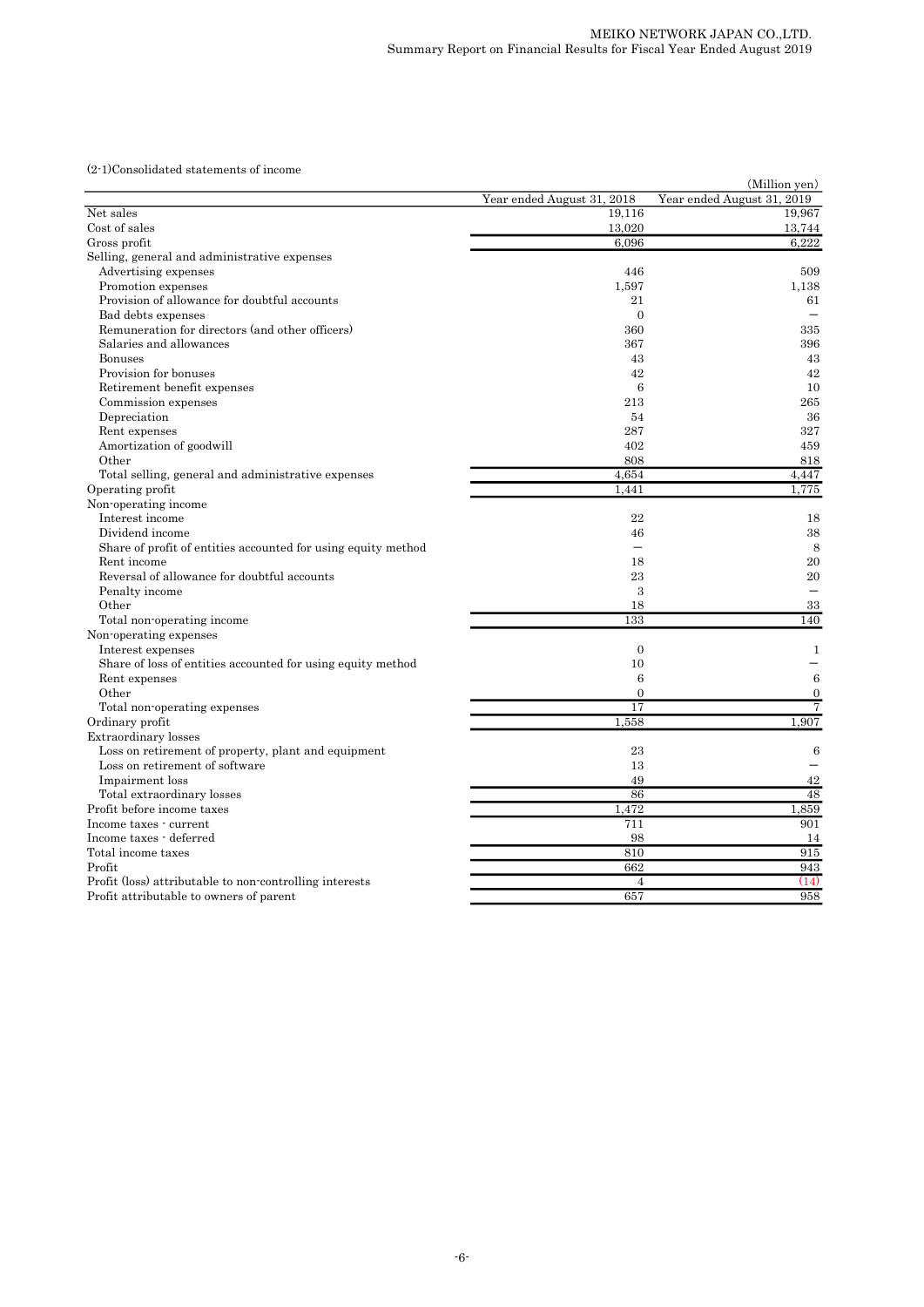(2-2) Consolidated statements of comprehensive income

| (2-2) Consolidated statements of comprehensive income                             |       |                                                       |
|-----------------------------------------------------------------------------------|-------|-------------------------------------------------------|
|                                                                                   |       | (Million yen)                                         |
|                                                                                   |       | Year ended August 31, 2018 Year ended August 31, 2019 |
| Profit                                                                            | 662   | 943                                                   |
| Other comprehensive income                                                        |       |                                                       |
| Valuation difference on available for sale securities                             | 346   | 92                                                    |
| Share of other comprehensive income of entities accounted for using equity method |       | (1)                                                   |
| Total other comprehensive income                                                  | 347   | 90                                                    |
| Comprehensive income                                                              | 1.009 | 1.033                                                 |
| Comprehensive income attributable to                                              |       |                                                       |
| Comprehensive income attributable to owners of parent                             | 1.004 | 1.048                                                 |
| Comprehensive income attributable to non-controlling interests                    |       | (14)                                                  |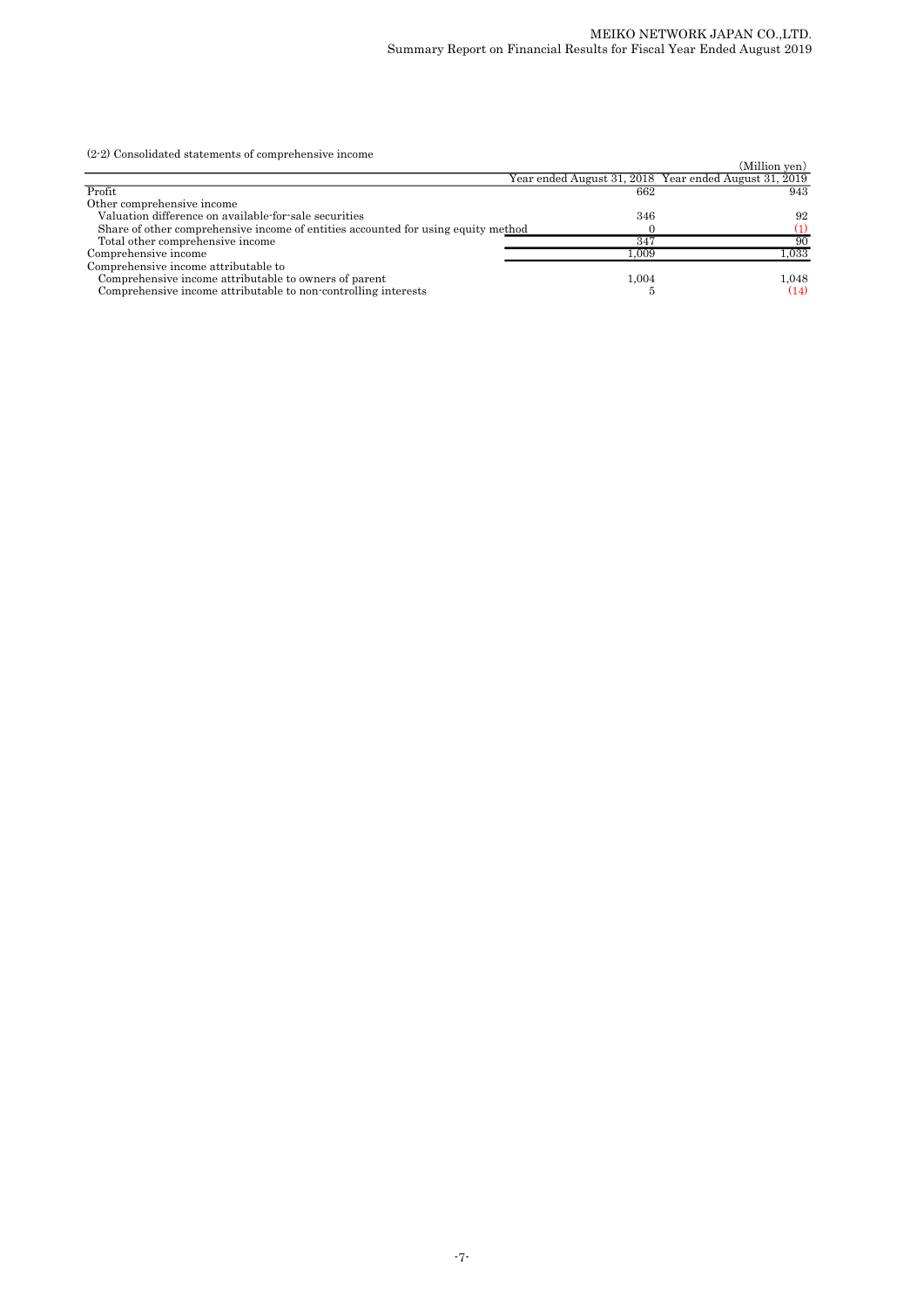#### MEIKO NETWORK JAPAN CO.,LTD. Summary Report on Financial Results for Fiscal Year Ended August 2019

(3) Statement of change in shareholder's equity.

| Year ended August 31, 2018                              |                  |                                                                           |                      |                    |                                  |                                                             |                                                  |                                                          |                                  | (Million yen)    |  |
|---------------------------------------------------------|------------------|---------------------------------------------------------------------------|----------------------|--------------------|----------------------------------|-------------------------------------------------------------|--------------------------------------------------|----------------------------------------------------------|----------------------------------|------------------|--|
|                                                         |                  |                                                                           | Shareholder's equity |                    |                                  | Accumulated other comprehensive income                      |                                                  |                                                          |                                  |                  |  |
|                                                         | Capital<br>stock | Capital<br>surplus                                                        | Retained<br>earnings | Treasury<br>shares | Total<br>shareholders'<br>equity | Valuation difference<br>on available-for-sale<br>securities | Foreign<br>currency<br>translation<br>adjustment | Total<br>accumulated<br>other<br>comprehensive<br>income | Non-<br>controlling<br>interests | Total net assets |  |
| Balance at beginning of<br>current period               | 972              | 909                                                                       | 13,747               | (1643)             | 13,985                           | 392                                                         | 13                                               | 405                                                      | 25                               | 14,416           |  |
| Changes of items during period                          |                  |                                                                           |                      |                    |                                  |                                                             |                                                  |                                                          |                                  |                  |  |
| Dividends of surplus                                    |                  |                                                                           | (1088)               |                    | (1088)                           |                                                             |                                                  |                                                          |                                  | (1088)           |  |
| Profit attributable to owners<br>of parent              |                  |                                                                           | 657                  |                    | 657                              |                                                             |                                                  |                                                          |                                  | 657              |  |
| Purchase of treasury shares                             |                  |                                                                           |                      |                    |                                  |                                                             |                                                  |                                                          |                                  |                  |  |
| Net changes of items other<br>than shareholders' equity |                  |                                                                           |                      |                    |                                  | 346                                                         | $\Omega$                                         | 347                                                      | 5 <sup>1</sup>                   | 352              |  |
| Total changes of items<br>during period                 | -                | $\hspace{1.0cm} \rule{1.5cm}{0.15cm} \hspace{1.0cm} \rule{1.5cm}{0.15cm}$ | (431)                |                    | (431)                            | 346                                                         | $\mathbf{0}$                                     | 347                                                      | 5 <sup>1</sup>                   | (79)             |  |
| Balance at end of current<br>period                     | 972              | 909                                                                       | 13,315               | (1643)             | 13,554                           | 738                                                         | 14                                               | 752                                                      | 30 <sup>°</sup>                  | 14,336           |  |

| Year ended August 31, 2019                              |                  |                    |                      |                    |                                  |                                                             |                                                  |                                                          |                                  | (Million yen)    |
|---------------------------------------------------------|------------------|--------------------|----------------------|--------------------|----------------------------------|-------------------------------------------------------------|--------------------------------------------------|----------------------------------------------------------|----------------------------------|------------------|
|                                                         |                  |                    | Shareholder's equity |                    |                                  | Accumulated other comprehensive income                      |                                                  |                                                          |                                  |                  |
|                                                         | Capital<br>stock | Capital<br>surplus | Retained<br>earnings | Treasury<br>shares | Total<br>shareholders'<br>equity | Valuation difference<br>on available-for-sale<br>securities | Foreign<br>currency<br>translation<br>adjustment | Total<br>accumulated<br>other<br>comprehensive<br>income | Non-<br>controlling<br>interests | Total net assets |
| Balance at beginning of<br>current period               | 972              | 909                | 13,315               | (1643)             | 13,554                           | 738                                                         | 14                                               | 752                                                      | 30                               | 14,336           |
| Changes of items during period                          |                  |                    |                      |                    |                                  |                                                             |                                                  |                                                          |                                  |                  |
| Dividends of surplus                                    |                  |                    | (956)                |                    | (956)                            |                                                             |                                                  |                                                          |                                  | (956)            |
| Profit attributable to owners<br>of parent              |                  |                    | 958                  |                    | 958                              |                                                             |                                                  |                                                          |                                  | 958              |
| Purchase of treasury shares                             |                  |                    |                      | $\mathbf{0}$       | $\mathbf{0}$                     |                                                             |                                                  |                                                          |                                  | $\mathbf{0}$     |
| Net changes of items other<br>than shareholders' equity |                  |                    |                      |                    |                                  | 92                                                          | (1)                                              | 90                                                       | (14)                             | 75               |
| Total changes of items<br>during period                 |                  | -                  |                      | $\mathbf{0}$       |                                  | 92                                                          | (1)                                              | 90                                                       | (14)                             | 77               |
| Balance at end of current<br>period                     | 972              | 909                | 13,317               | (1643)             | 13,556                           | 830                                                         | 12                                               | 843                                                      | 15                               | 14,414           |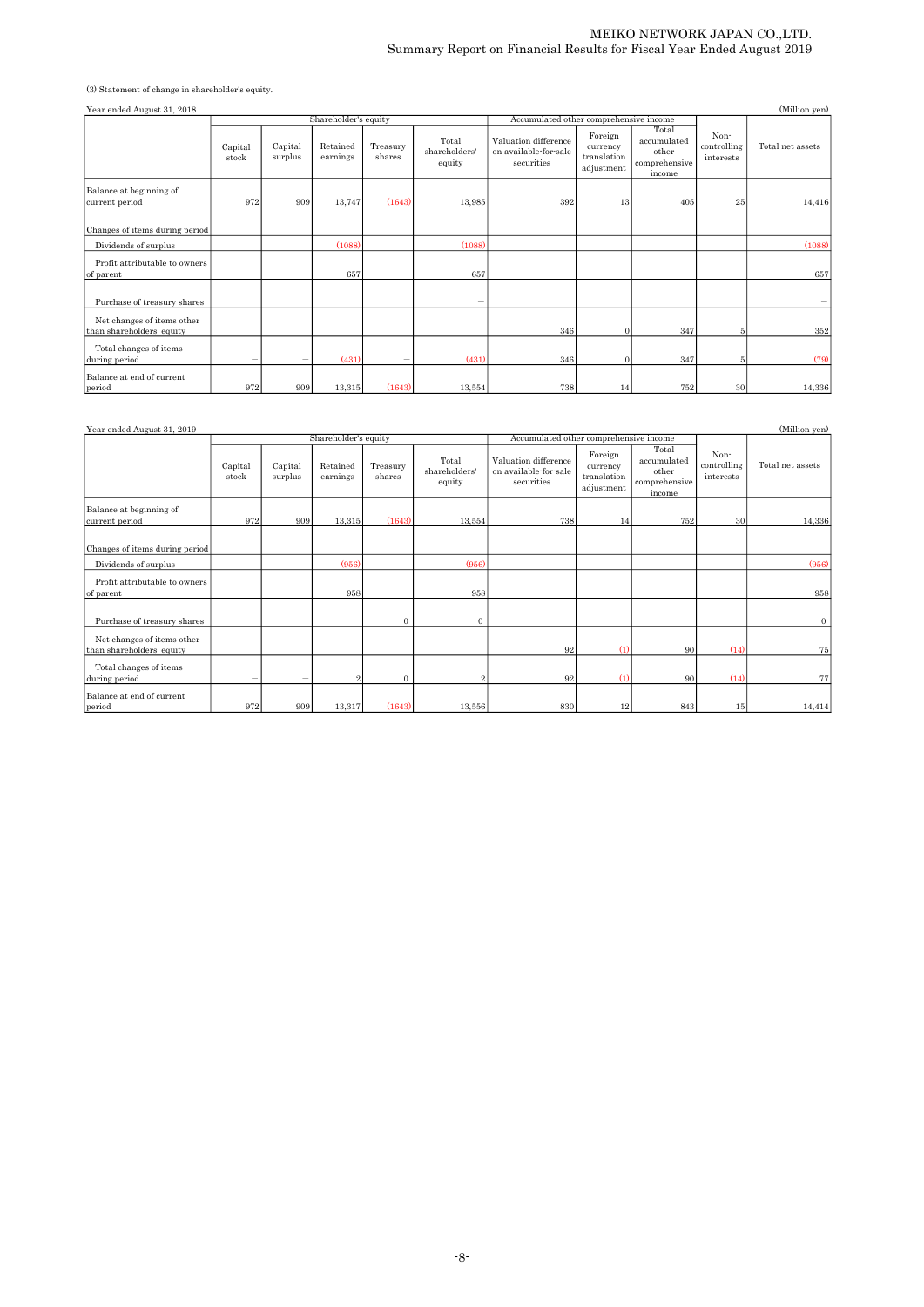(4) Consolidated statements of cash flows

| (4) Consolidated statements of cash flows                                        |                            | (Million yen)              |
|----------------------------------------------------------------------------------|----------------------------|----------------------------|
|                                                                                  | Year ended August 31, 2018 | Year ended August 31, 2019 |
| Cash flows from operating activities                                             |                            |                            |
| Profit before income taxes                                                       | 1,472                      | 1,859                      |
| Depreciation                                                                     | 237                        | 189                        |
| Impairment loss                                                                  | 49                         | 42                         |
| Amortization of intangible assets                                                | 3                          | 19                         |
| Amortization of goodwill                                                         | 402                        | 459                        |
| Increase (decrease) in allowance for doubtful accounts                           | (28)                       | 33                         |
| Increase (decrease) in provision for bonuses                                     | (1)                        | (5)                        |
| Increase (decrease) in provision for sales returns                               | 5                          | (1)                        |
| Increase (decrease) in retirement benefit liability                              | (2)                        | 7                          |
| Interest and dividend income                                                     | (69)                       | (57)                       |
| Interest expenses                                                                | $\mathbf{0}$               | 1                          |
| Share of loss (profit) of entities accounted for using equity method             | 10                         | (8)                        |
| Rent income                                                                      | (18)                       | (20)                       |
| Rent expenses                                                                    | 6                          | 6                          |
| Loss on retirement of non-current assets                                         | 36                         | $\boldsymbol{6}$           |
| Decrease (increase) in notes and accounts receivable - trade                     | 13                         | (2)                        |
| Decrease (increase) in inventories                                               | (65)                       | (25)                       |
| Increase (decrease) in notes and accounts payable - trade                        | 16                         | 14                         |
| Increase (decrease) in accrued consumption taxes                                 | (201)                      | 100                        |
|                                                                                  |                            | 136                        |
| Increase (decrease) in accrued expenses                                          | 16                         |                            |
| Decrease (increase) in other assets                                              | (49)                       | 76                         |
| Increase (decrease) in other liabilities                                         | 35                         | 25                         |
| Subtotal                                                                         | 1,870                      | 2,857                      |
| Interest and dividend income received                                            | 71                         | 60                         |
| Interest expenses paid                                                           | $\theta$                   | (1)                        |
| Income taxes paid                                                                | (1536)                     | (410)                      |
| Net cash provided by (used in) operating activities                              | 405                        | 2,505                      |
| Cash flows from investing activities                                             |                            |                            |
| Purchase of securities                                                           |                            | (100)                      |
| Purchase of property, plant and equipment                                        | (198)                      | (113)                      |
| Proceeds from sales of property, plant and equipment                             | $\Omega$                   |                            |
| Purchase of intangible assets                                                    | (42)                       | (181)                      |
| Purchase of investment securities                                                | (449)                      | (312)                      |
| Proceeds from redemption of investment securities                                | 500                        | 200                        |
| Purchase of shares of subsidiaries resulting in change in scope of consolidation | (519)                      | (227)                      |
| Payments of loans receivable                                                     | (20)                       | (1)                        |
| Collection of loans receivable                                                   | $\mathbf{0}$               | $\mathbf{0}$               |
| Payments for guarantee deposits                                                  | (79)                       | (32)                       |
| Proceeds from collection of guarantee deposits                                   | 63                         | 63                         |
| Decrease (increase) in time deposits                                             | 227                        | 341                        |
| Other, net                                                                       | 14                         | 16                         |
| Net cash provided by (used in) investing activities                              | (505)                      | (347)                      |
| Cash flows from financing activities                                             |                            |                            |
| Proceeds from loans payable                                                      |                            | 240                        |
| Repayments of loans payable                                                      |                            | (112)                      |
|                                                                                  |                            | $\mathbf{0}$               |
| Purchase of treasury shares                                                      |                            |                            |
| Cash dividends paid                                                              | (1088)                     | (956)                      |
| Net cash provided by (used in) financing activities                              | (1088)                     | (829)                      |
| Net increase (decrease) in cash and cash equivalents                             | (1189)                     | 1,328                      |
| Cash and cash equivalents at beginning of period                                 | 7,306                      | 6,116                      |
| Cash and cash equivalents at end of period                                       | 6,116                      | 7,445                      |